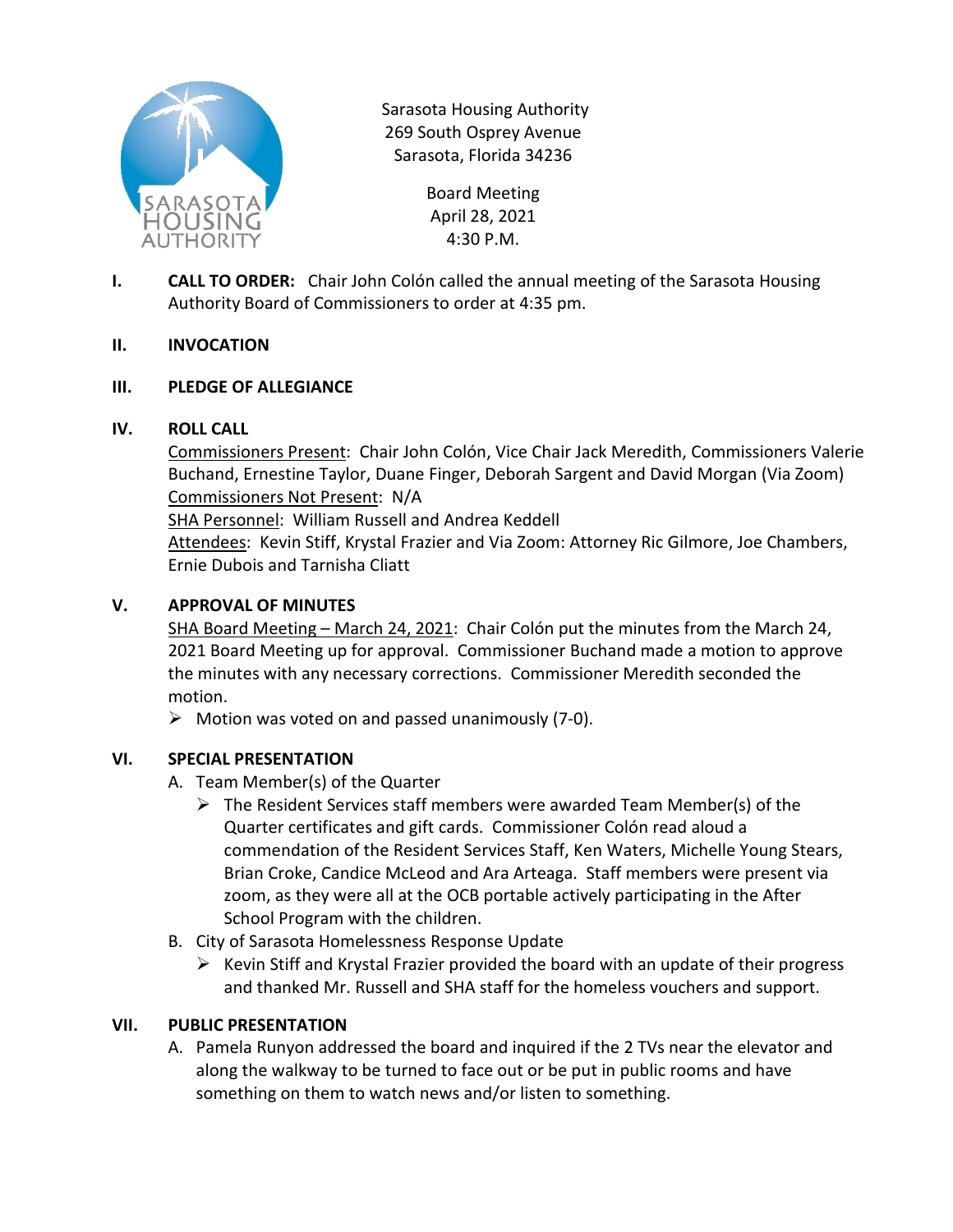# **VIII. RESOLUTIONS – ACCEPTED BY CONSENT**

- A. Res 21-07: Approval of Annual Audit Contract
- B. Res 21-08: Approval of Write Offs
- C. Res 21-09: Approval of Disposition Policy
- D. Res 21-10: Approval of PBA Voucher Assistance-Amaryllis Park Place II
	- Commissioner Buchand pulled Resolutions 21-07 and 21-10.
	- $\triangleright$  Commissioner Finger made a motion to approve the remaining Consent Agenda (Res 21-08 & 21-09). Commissioner Taylor seconded the motion. The motion was voted on and passed unanimously.
	- Mr. Russell responded to Commissioner Buchand's questions:
		- 1. Res 21-07 SHA's new auditor, Novogradic & Company, were not SHA's auditors from last year but come highly recommended and have worked with other housing authorities.
		- 2. Res 21-10 The PBA Voucher subsidy is for the Courts redevelopment phase and the subsidy will stay with the units.
	- $\triangleright$  Commissioner Buchand made a motion to approve Res 21-07. Commissioner Meredith seconded the motion. The motion was voted on and passed unanimously.
	- $\triangleright$  Commissioner Taylor made a motion to approve Res 21-10. Commissioner Meredith seconded the motion. The motion was voted on and passed unanimously.

# **IX. OLD BUSINESS**

- A. Amaryllis Park Place (Orange Ave)
	- $\triangleright$  Mr. Chambers reported that the paint is going up and thanked Commissioner Meredith for his assistance in moving this along. He reminded all commissioners to contact him if any of them wants to tour the property.
	- $\triangleright$  Mr. Russell added that he will be touring both sites on Tuesday, May 4, at 10 am, starting at Amaryllis then moving to Lofts on Lemon. Several commissioners expressed an interest, so the meeting will be noticed. Mr. Dubose will confirm and verify availability with the construction teams.
- B. Lofts on Lemon (Cohen Way)
	- $\triangleright$  No Updates.
- C. McCown Preservation Deal
	- $\triangleright$  Mr. Russell reports receiving the PNA so the scope of work can now be developed based on what is required and what can be added. Commissioner Meredith requested a copy of the PNA.
- D. Artspace Development
	- $\triangleright$  Mr. Russell brought before the board to be allowed enter into negotiations on this development and propose that SHA receive 15% of Developer Fee, 10% of the ownership, 10% of the cashflow once the property is stabilized and then have the option to manage it, in which case SHA would earn a management fee.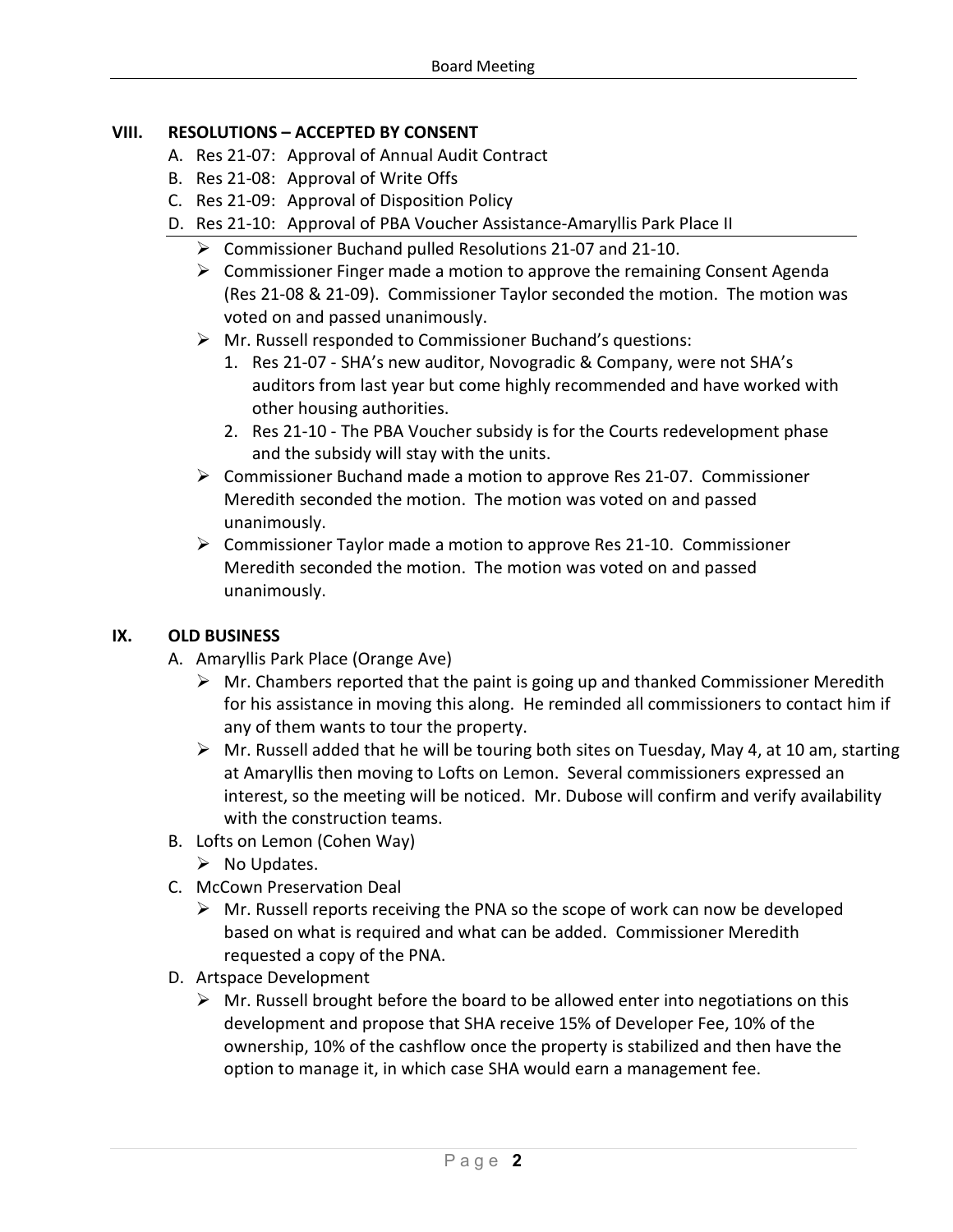$\triangleright$  Following discussion, Commissioner Meredith made a motion to empower the President & CEO to enter into negotiations and bring it back before the board. Commissioner Morgan seconded the motion. The motion was voted on and passed unanimously.

## **X. NEW BUSINESS**

- A. Amaryllis Park Place II (Courts) Name Discussion
	- $\triangleright$  Mr. Russell reported that this was mentioned at the recent Development Committee meeting and that all are asked to consider name options to differentiate this Phase II, family development from the Phase I, senior development. Mr. Chambers added that they hope to finalize the name selection within the next month or so.
	- $\triangleright$  Commissioner Buchand suggested Emma Jones Place, who was a local educator. Mr. Russell informed the board that the property was formerly an orange grove, and the community garden next door is called Orange Blossom Garden, as possible options.
	- $\triangleright$  The board decided to table this item so they could all think on it and bring items back at a later meeting.
- B. Funding Opportunity for 22nd Street Development
	- $\triangleright$  Mr. Russell has been having discussions with the Gulf Coast Community Foundation about an opportunity to develop Veteran Housing through doners (between  $\frac{1}{2}$  and \$1 Million) and a partnership with SHA. There could be 29 units. All the units wouldn't need to be veterans, but the development could include veterans. The Board discussion and it was decided that this is something that would be worth looking into. Attorney Gilmore suggested contacting Debbie Johnson who have been successful with securing additional Veteran funding.

# **XI. PROGRAM UPDATES – ACCEPTED BY CONSENT**

- A. Monthly Financial Statements
- B. Board Committee Reports
- C. Housing Voucher Report
- D. Housing Management Reports
- E. Capital Fund Program Report
- F. Resident Services Monthly Report
	- $\triangleright$  Commissioner Buchand made a motion to accept the Program Updates Consent Agenda. Commissioner Meredith seconded the motion. The motion was voted on and passed unanimously.

# **XII. COMMISSIONER ANNOUNCEMENTS / COMMENTS**

A. Commissioner Buchand requested the board hold an executive session meeting for commissioners only. Attorney Gilmore responded a closed or executive session can only take place to discuss 1. Financial considerations for pending/filed litigation or 2. Certain types of union negotiations. And for those sessions there needs to be a court reporter where the minutes eventually becomes public. He suggests the closed option would be to hold a retreat. A retreat is still open to the public but allows for frank discussions.